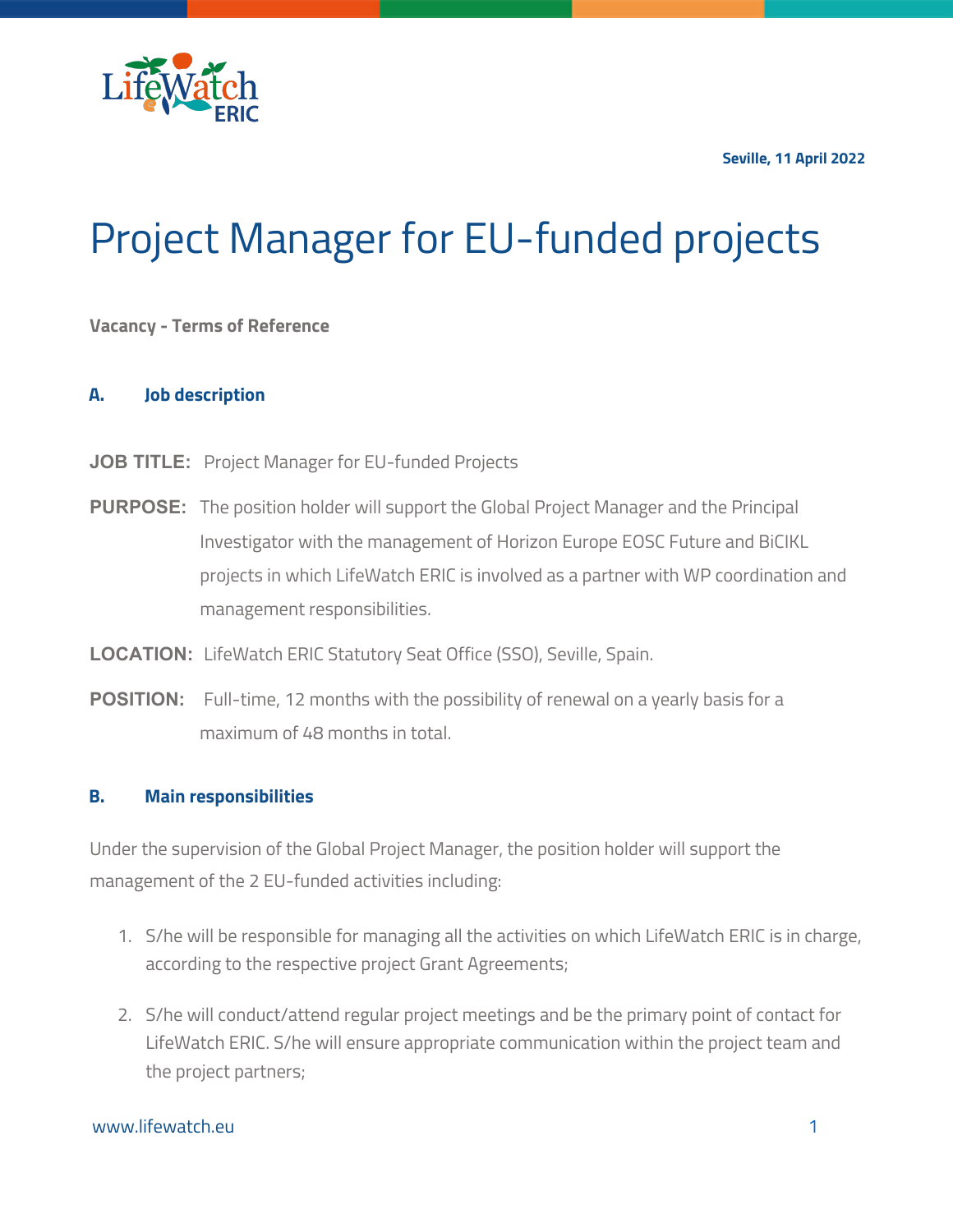

- 3. S/he will be managing the day-to-day progress of the projects, from planning through deployment, and will coordinate the preparation of the technical and financial reports;
- 4. S/he will ensure that the projects implement the agreed data management methodologies;
- 5. S/he will be responsible for maintaining crucial project documents and for tracking the project deliverables using appropriate tools;
- 6. S/he will monitor deadlines and report on the status of the project to all stakeholders;
- 7. S/he will be in charge of timesheet management;
- 8. S/he will directly report to the LW ERIC Global Project Manager, the PIs of both projects (CEO and CTO), as well as to the CFO.

# **C. The ideal candidate should meet the following requirements:**

# **Technical skills**

- 1. Has a university degree or equivalent qualifications, with a solid background in both ICT engineering and biodiversity and ecosystem science;
- 2. Has a 5-year professional experience as a project manager or officer in international organisations and/or in research infrastructures and/or in large European/international projects, with particular reference to FP7 or Horizon 2020;
- 3. Understands the European Open Science Cloud (EOSC) framework and platform and has basic knowledge of Open Science Practices, through provision of access to data, associated tools and services;
- 4. Experience in preparing and tracking budgets and coordinating the preparation of periodic and final technical and financial reports following the guidelines of the EC under the H2020 Programme;

#### www.lifewatch.eu 2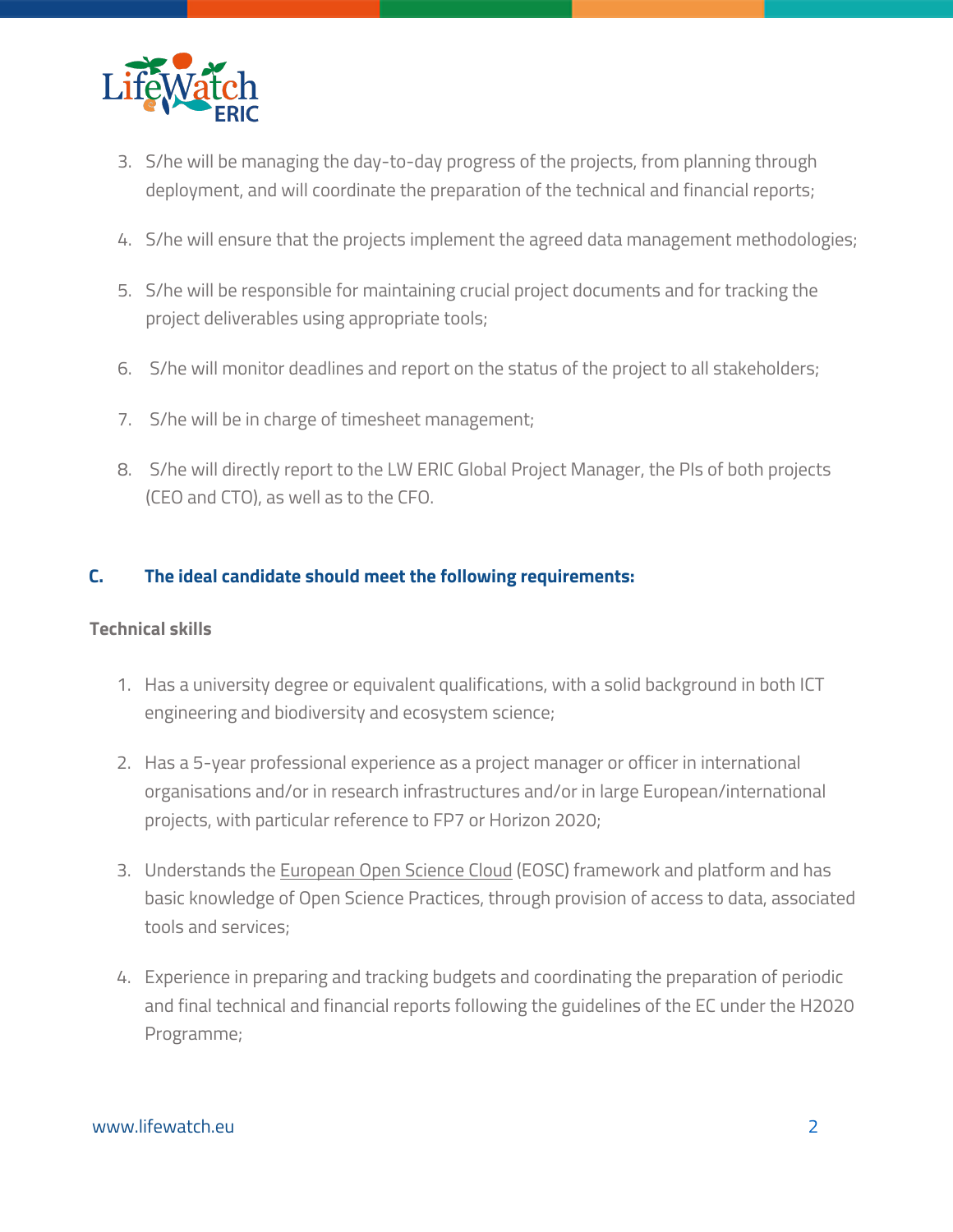

- 5. Understands the structure, functioning and regulation of the European Research Infrastructure Consortia (ERICs) legal framework;
- 6. Proven organisational and communicative skills, keen on working in a team and organising/coordinating teams, as well as working under tight deadlines, in an international environment and multi-language contexts;
- 7. Good knowledge of written and spoken English. Skills in other European working languages are desirable.

# **Personal skills:**

- 1. Dependability with a strong work ethic;
- 2. Capacity to focus on details and ability to produce clear and accurate output and under time constraints;
- 3. Demonstrated organisational, problem solving and critical thinking skills;
- 4. Ability to work under pressure;
- 5. Excellent organisational skills;
- 6. Ability and willingness to occasionally deal with general administrative tasks;
- 7. Excellent communication skills with a positive energy and ability to function in an international environment.

# **D. The vacancy is subject to the following procedure:**

■ A short covering letter and Curriculum Vitae (EUROPASS format and annexes, 4 pages at the most) shall be submitted to the Chief Financial Officer at cfo@lifewatch.eu by 1 May 2022. Please write "Project Officer for EU-funded projects" as the email subject;

#### www.lifewatch.eu 3